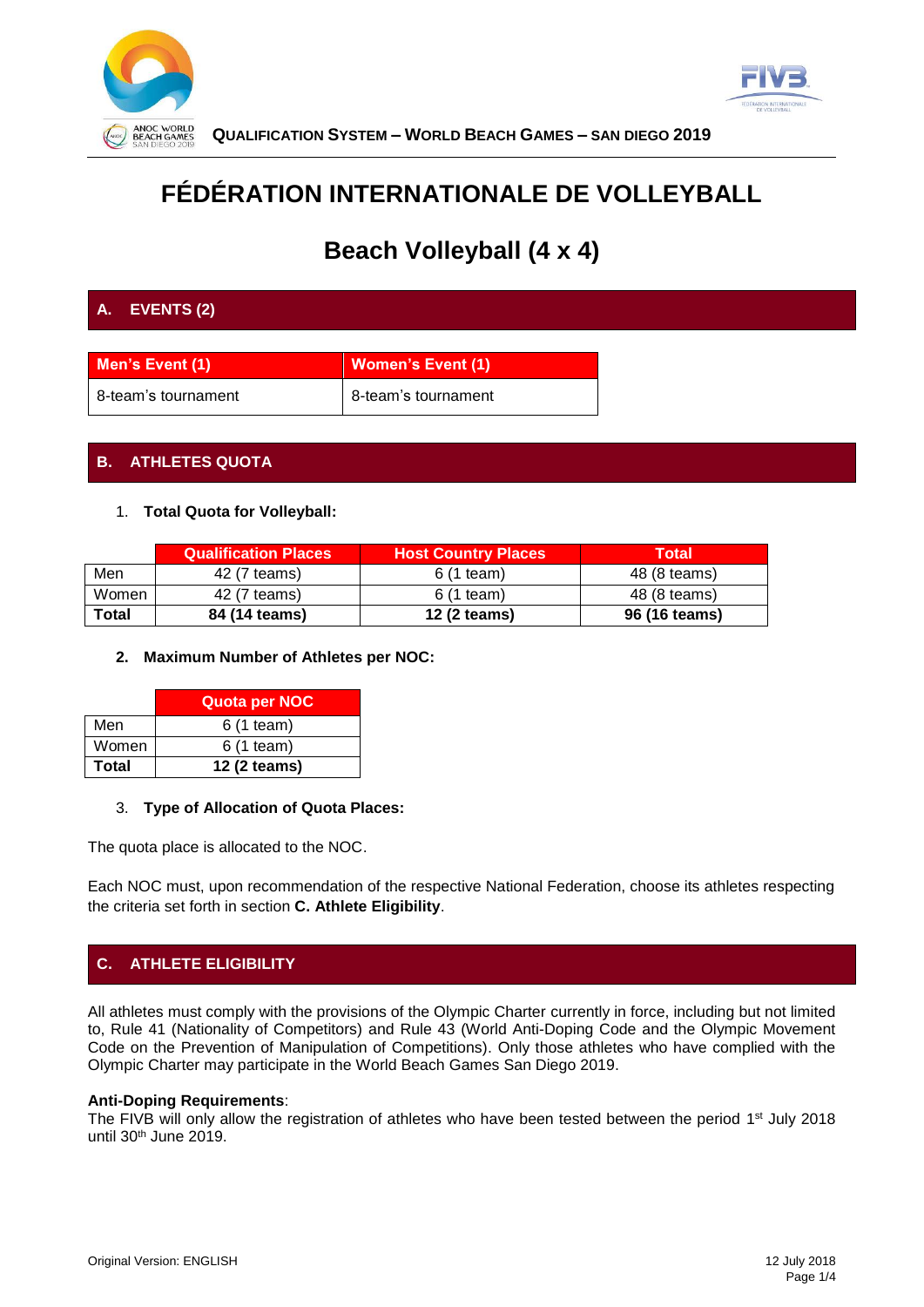



#### **QUALIFICATION SYSTEM – WORLD BEACH GAMES – SAN DIEGO 2019**

#### **Additional IF Requirements**:

To be eligible to participate in the World Beach Games San Diego 2019, all athletes must comply with the requirements set out in the FIVB Sports Regulations, Chapter 1 "Status of Player" of the Beach Volleyball [Sports Regulations](http://www.fivb.org/EN/BeachVolleyball/Document/2018/2018_FIVB_BVB_Sports_Regulations_V1.9.16.04.2018.pdf) and Article 5 of the [FIVB Sports Regulations.](http://www.fivb.org/EN/FIVB/Document/Legal/FIVB_Sports_Regulations_2017_20170711.pdf)

### **D. QUALIFICATION PATHWAY**

Each NOC/NF will be able to qualify using the FIVB Beach Volleyball World Ranking as of 30<sup>th</sup> June 2019 or by being allocated a WBG2019/FIVB/ANOC Invitation slots (Wild Card). NOC/NF which would like to receive a WBG2019/FIVB/ANOC Invitation slots (Wild Card) must complete a registration form, available on the FIVB website, and the relevant National Federation must returned it to the FIVB by no later than 30<sup>th</sup> June 2019 (worldtour@fivb.org).

The 16 quota places (8 Men's and 8 Women's quota places) for the World Beach Games San Diego 2019 are allocated as follows:

#### **QUALIFICATION PLACES**

The Qualification Events are listed in hierarchical order of qualification.

#### **MEN / WOMEN**

| <b>Number of</b><br><b>Quota Places</b><br>per Gender | <b>Qualification Events</b>                                                                                                                                                                                                                                                                                                                                                                                                                                                                       |  |  |
|-------------------------------------------------------|---------------------------------------------------------------------------------------------------------------------------------------------------------------------------------------------------------------------------------------------------------------------------------------------------------------------------------------------------------------------------------------------------------------------------------------------------------------------------------------------------|--|--|
|                                                       | Continental Qualification Process (1 <sup>st</sup> July 2018 – 30 <sup>th</sup> June 2019)                                                                                                                                                                                                                                                                                                                                                                                                        |  |  |
| 5 Places                                              | The best ranked team of the National Federation as per the FIVB Beach Volleyball World<br>Ranking as of 30 <sup>th</sup> June 2019 for each of the five (5) Continental Confederations<br>(NORCECA, CEV, CSV, CAVB and AVC) will each qualify one (1) quota place for its NOC.                                                                                                                                                                                                                    |  |  |
| 2 Places                                              | <b>WBG2019/FIVB/ANOC Invitation Process (Wild card)</b>                                                                                                                                                                                                                                                                                                                                                                                                                                           |  |  |
|                                                       | WBG2019/FIVB/ANOC Invitation slots will be awarded to two (2) NOC/NF, that have applied<br>through the proper form and within the applicable deadline and have not yet qualified via the<br>Continental Qualification Process. WBG2019/FIVB/ANOC will have sole and absolute<br>discretion in awarding the WBG2019/FIVB/ANOC Invitation slots.<br>In making determinations on allocated slots, WBG2019, FIVB and ANOC may consider<br>factors, if deemed relevant, including, but not limited to: |  |  |
|                                                       |                                                                                                                                                                                                                                                                                                                                                                                                                                                                                                   |  |  |
|                                                       | Marketing and TV values of the region towards WBG 2019;<br>1.                                                                                                                                                                                                                                                                                                                                                                                                                                     |  |  |
|                                                       | Field depth and competition strength;<br>2.                                                                                                                                                                                                                                                                                                                                                                                                                                                       |  |  |
|                                                       | International, regional and national competition results including strength<br>3.<br>of competition and consistency of performance;                                                                                                                                                                                                                                                                                                                                                               |  |  |
|                                                       | Widely and regularly practising national athletes;<br>4.                                                                                                                                                                                                                                                                                                                                                                                                                                          |  |  |
|                                                       | Demonstrated availability of athletes to participate in the World Beach<br>5.<br>Games San Diego 2019; and                                                                                                                                                                                                                                                                                                                                                                                        |  |  |
|                                                       | Any other factor(s) considered relevant by WBG2019, FIVB and ANOC.<br>6.                                                                                                                                                                                                                                                                                                                                                                                                                          |  |  |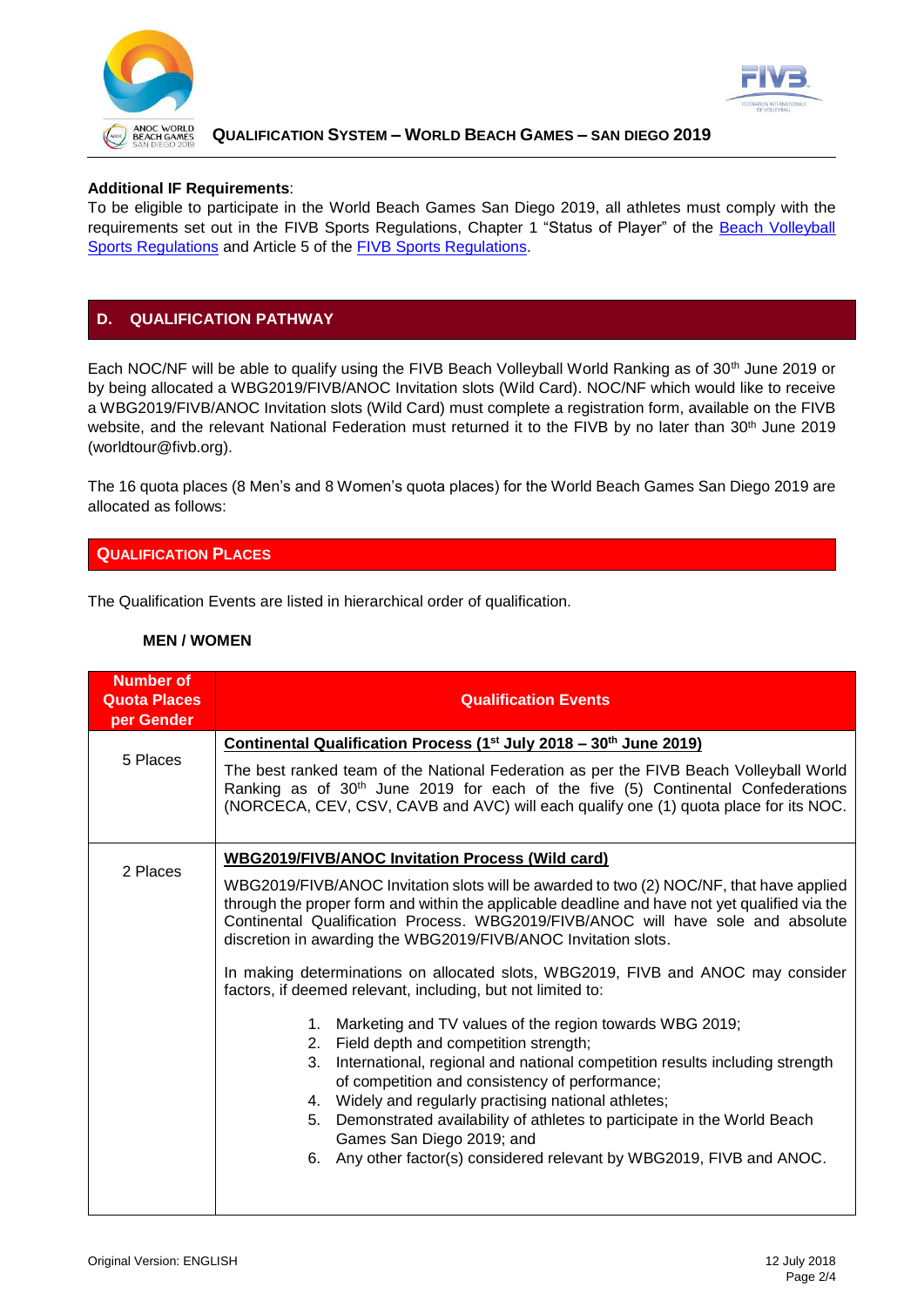



**QUALIFICATION SYSTEM – WORLD BEACH GAMES – SAN DIEGO 2019**

## **HOST COUNTRY PLACES**

USA, as Host Country, is guaranteed one (1) quota place (one team) per gender. Athletes selected to represent the Host Country must meet the criteria set forth in section **C. Athlete Eligibility**.

## **E. CONFIRMATION PROCESS FOR QUOTA PLACES**

Following the Continental Qualification Process, WBG2019 will publish the allocation of the quota places on its website (xxxxx).

By 5<sup>th</sup> of July 2019, the FIVB will notify the respective NOC/NF of their allocated quota place. The NOCs must confirm within five (5) days in writing to the FIVB if they wish to use these quota places, as detailed in paragraph **G. Qualification Timeline.** If a confirmation is not provided by the deadline, the quota place obtained will be reallocated as per the procedure indicated in section **F. Reallocation of Unused Qualification Places**.

## **F. REALLOCATION OF UNUSED QUOTA PLACES**

#### **REALLOCATION OF UNUSED QUALIFICATION PLACES**

If an allocated quota place is not confirmed by the NOC by the confirmation of quota place deadline or is declined by the NOC, the quota place will be reallocated to the next best ranked NOC/NF **of the relevant Continental Confederation**, not yet qualified, as per the FIVB Beach Volleyball World Ranking as of 30th of June 2019.

If a quota place is not used through the SD2019/FIVB/ANOC Invitation Process (Wild Card), the quota place will be reallocated to the next best ranked NOC/NF, not yet qualified, as per the FIVB Beach Volleyball World Ranking as of 30th of June 2019.

#### **REALLOCATION OF UNUSED HOST COUNTRY PLACES**

If the Host Country does not use their allocated place(s), the quota place will be reallocated to the next best ranked NOC/NF, not yet qualified, as per the FIVB Beach Volleyball World Ranking as of 30<sup>th</sup> June 2019.